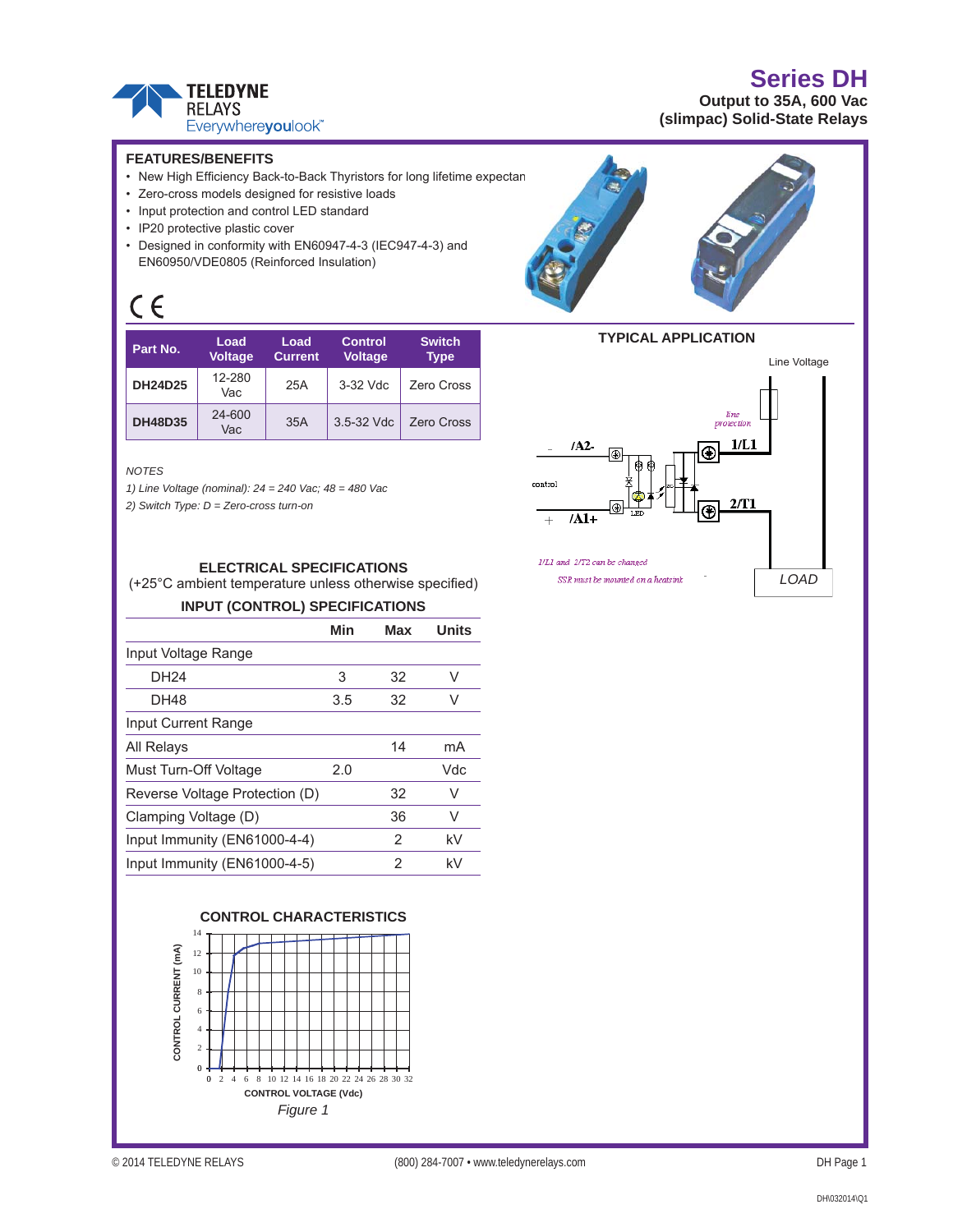

## **Series DH Output to 35A, 600 Vac**

**(slimpac) Solid-State Relays** 

| <b>ELECTRICAL SPECIFICATIONS</b><br>(+25°C ambient temperature unless otherwise specified) |            |      | <b>ELECTRICAL SPECIFICATIONS (continued)</b><br>(+25°C ambient temperature unless otherwise specified) |                                     |            |                 |               |  |
|--------------------------------------------------------------------------------------------|------------|------|--------------------------------------------------------------------------------------------------------|-------------------------------------|------------|-----------------|---------------|--|
| <b>OUTPUT (LOAD) SPECIFICATIONS</b>                                                        |            |      |                                                                                                        | <b>OUTPUT (LOAD) SPECIFICATIONS</b> |            |                 |               |  |
|                                                                                            | <b>Min</b> | Max  | <b>Units</b>                                                                                           |                                     | <b>Min</b> | Max             | <b>Units</b>  |  |
| <b>Operating Range</b>                                                                     |            |      |                                                                                                        | Off-State dv/dt                     |            | 500             | $V/\mu s$     |  |
| <b>DH24</b>                                                                                | 12         | 280  | Vac                                                                                                    |                                     |            |                 |               |  |
| DH48                                                                                       | 12         | 600  | Vac                                                                                                    | Maximum di/dt (Non-Repetitive)      |            | 50              | $A/\mu s$     |  |
| Peak Voltage (VDR Clamping)                                                                |            |      |                                                                                                        | <b>Operating Frequency</b>          | 0.1        | 800             | Hz            |  |
| DH24                                                                                       |            | 600  | Vpeak                                                                                                  |                                     |            |                 |               |  |
| <b>DH48</b>                                                                                |            | 1200 | Vpeak                                                                                                  | $l2$ t for fuse matching (<10ms)    |            |                 |               |  |
|                                                                                            |            |      |                                                                                                        | 25 output current                   |            | 340             | $A^2S$        |  |
| Load Currrent Range (Resistive)                                                            |            |      |                                                                                                        | 35 output current                   |            | 882             | $A^2S$        |  |
| 25 output current                                                                          | .005       | 25   | Arms                                                                                                   |                                     |            |                 |               |  |
| 35 output current                                                                          | .005       | 35   | Arms                                                                                                   | Junction-Case Thermal Resistance    |            |                 |               |  |
|                                                                                            |            |      |                                                                                                        | 25 output current                   |            | 1.8             | $\degree$ C/W |  |
| Maximum Surge Current Rating (Non-Repetitive)                                              |            |      |                                                                                                        | 35 output current                   |            | 0.9             | $\degree$ C/W |  |
| 25 output current                                                                          |            | 250  | A                                                                                                      |                                     |            |                 |               |  |
| 35 output current                                                                          |            | 420  | A                                                                                                      | <b>Conducted Immunity Level</b>     |            |                 |               |  |
|                                                                                            |            |      |                                                                                                        | IEC/EN61000-4-4 (bursts)            |            |                 |               |  |
| On-State Voltage Drop                                                                      |            | 0.85 | $\vee$                                                                                                 | All Relays                          |            | 2kV criterion A |               |  |
| Output Power Dissipation (Max)                                                             |            |      |                                                                                                        | IEC/EN61000-4-5 (surge)             |            |                 |               |  |
| 25 output current 0.9 x 0.85 x I + 0.016 x I <sup>2</sup><br>W                             |            |      | All Relays                                                                                             | 2kV criterion B                     |            |                 |               |  |
| 35 output current 0.9 x 0.85 x I + 0.0095 x I <sup>2</sup>                                 |            | W    |                                                                                                        | 2kV criterion A on -16 models       |            |                 |               |  |
| Zero-Cross Window (Typical)                                                                |            | ±20  | Vac                                                                                                    |                                     |            |                 |               |  |
| Off-State Leakage Current                                                                  |            | 1    | mA                                                                                                     |                                     |            |                 |               |  |
| Turn-On Time (60 Hz)                                                                       |            | 8.3  | ms                                                                                                     |                                     |            |                 |               |  |
| Turn-Off Time (60 Hz)                                                                      |            | 8.3  | ms                                                                                                     |                                     |            |                 |               |  |
|                                                                                            |            |      |                                                                                                        |                                     |            |                 |               |  |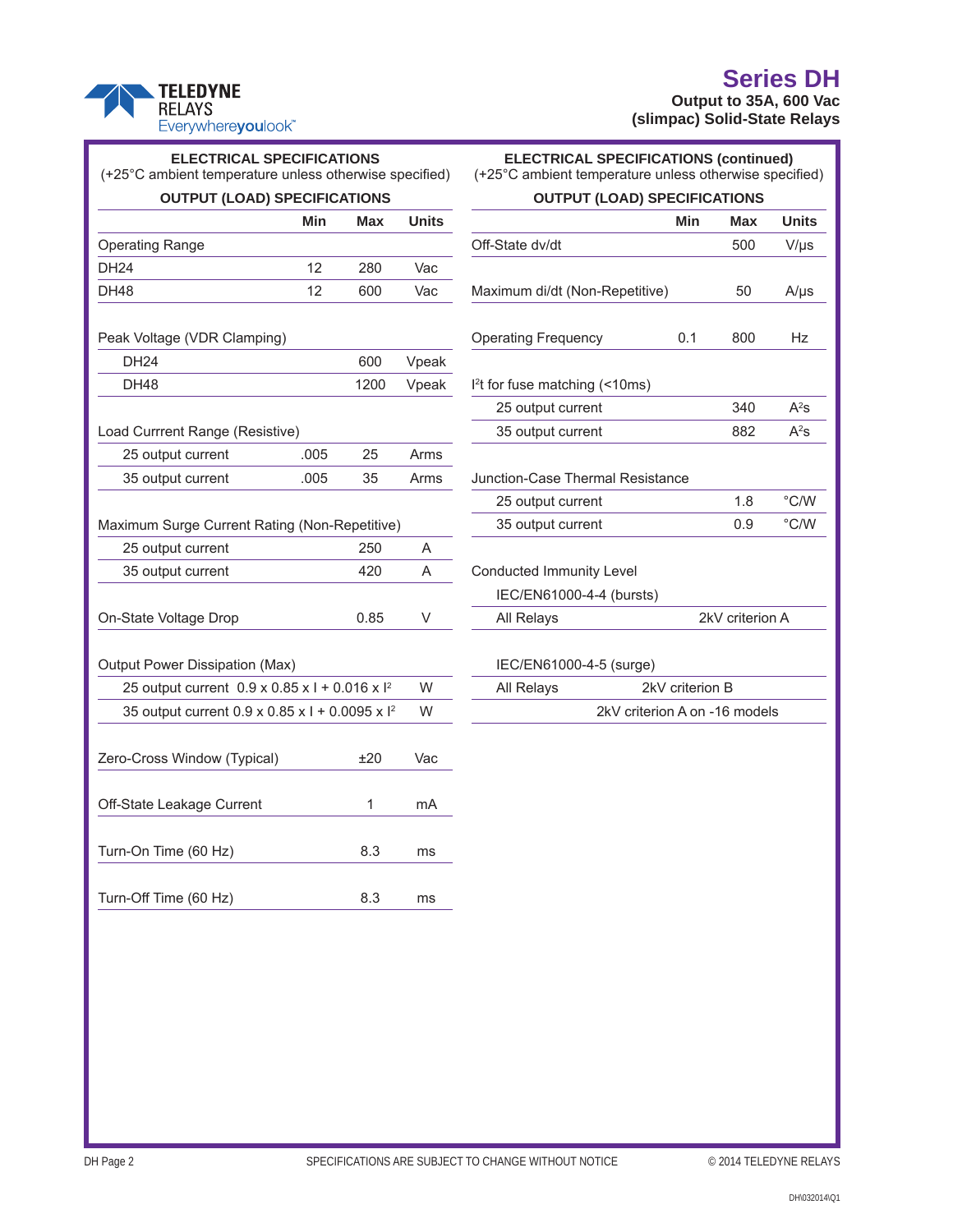

#### **Series DH Output to 35A, 600 Vac (slimpac) Solid-State Relays**

| <b>GENERAL SPECIFICATIONS</b><br>(+25°C ambient temperature unless otherwise specified)<br><b>ENVIRONMENTAL SPECIFICATIONS</b> |            |            | Output-Case Isolation<br><b>Insulation Resistance</b> | 4000                                        | Vrms           |    |
|--------------------------------------------------------------------------------------------------------------------------------|------------|------------|-------------------------------------------------------|---------------------------------------------|----------------|----|
|                                                                                                                                |            |            | @500Vdc                                               | 1000                                        | $M\Omega$      |    |
|                                                                                                                                | <b>Min</b> | <b>Max</b> | <b>Units</b>                                          | Rated Impulse Voltage                       | 4000           | V  |
| <b>Operating Temperature</b>                                                                                                   | $-40$      | $+80$      | $^{\circ}{\rm C}$                                     | Vibration (10-55 Hz according to CE168) 1.5 |                | mm |
|                                                                                                                                |            |            |                                                       | Shock (according to CD168)                  | 30             | g  |
| Storage Temperature                                                                                                            | $-55$      | $+125$     | $^{\circ}{\rm C}$                                     | <b>Housing Material</b>                     | PA6 UL94V0     |    |
|                                                                                                                                |            |            |                                                       | <b>Baseplate</b>                            | Aluminum       |    |
| <b>Ambient Humidity</b>                                                                                                        |            | 40 to 85   | $\%$                                                  |                                             |                |    |
| Input-Output Isolation                                                                                                         | 4000       |            | <b>Vrms</b>                                           |                                             |                |    |
| .89(22.5)                                                                                                                      |            |            |                                                       | <b>MECHANICAL SPECIFICATION</b>             |                |    |
|                                                                                                                                |            |            |                                                       | 3.58(91)                                    | $1.65$<br>(42) |    |



*Figure 3*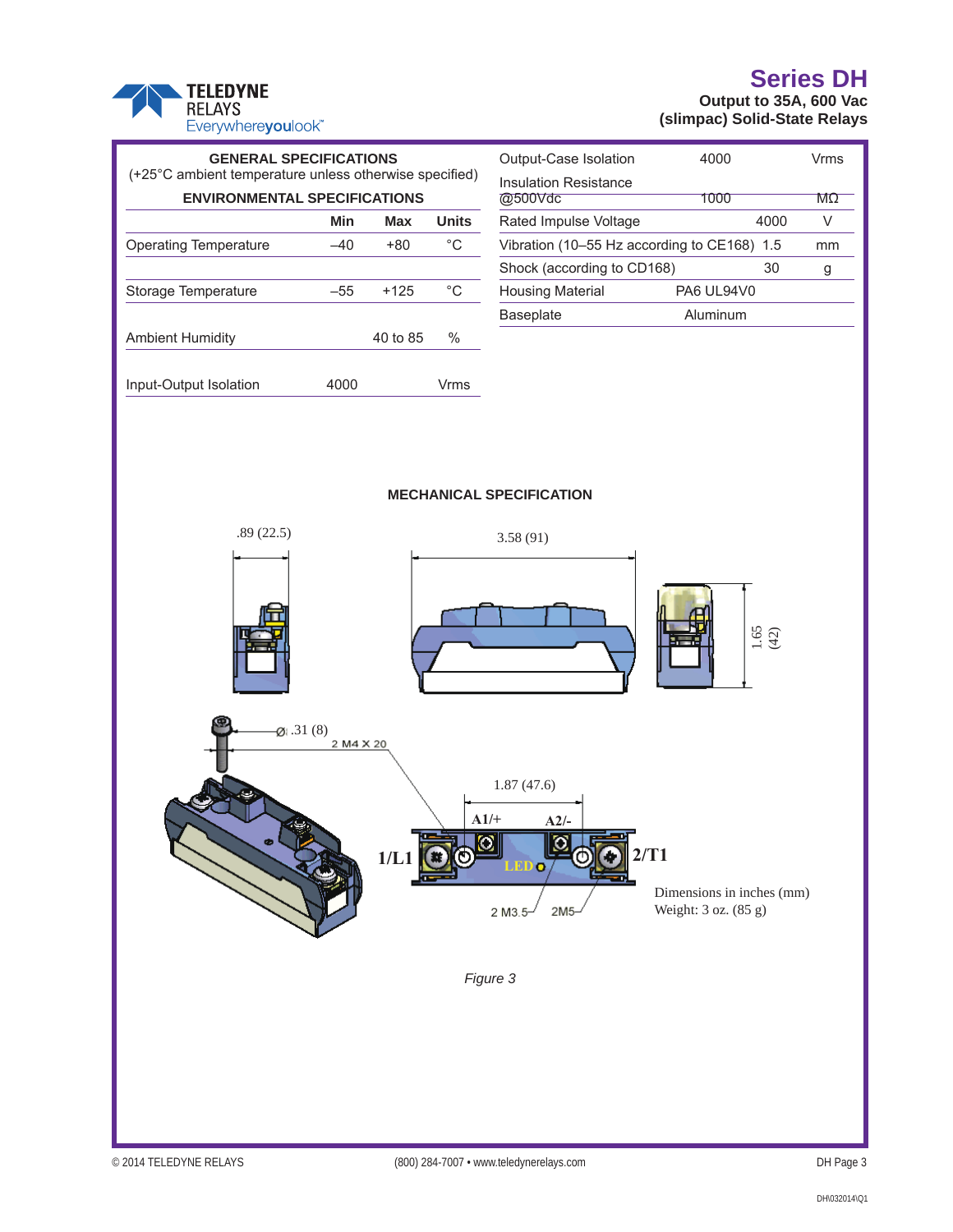### **Series DH Output to 35A, 600 Vac**

**(slimpac) Solid-State Relays** 



6°C/W corresponds to a relay mounted on a DIN-rail adaptor (Teledyne P/N DL12)

**TELEDYNE RELAYS** 

Everywhereyoulook<sup>\*\*</sup>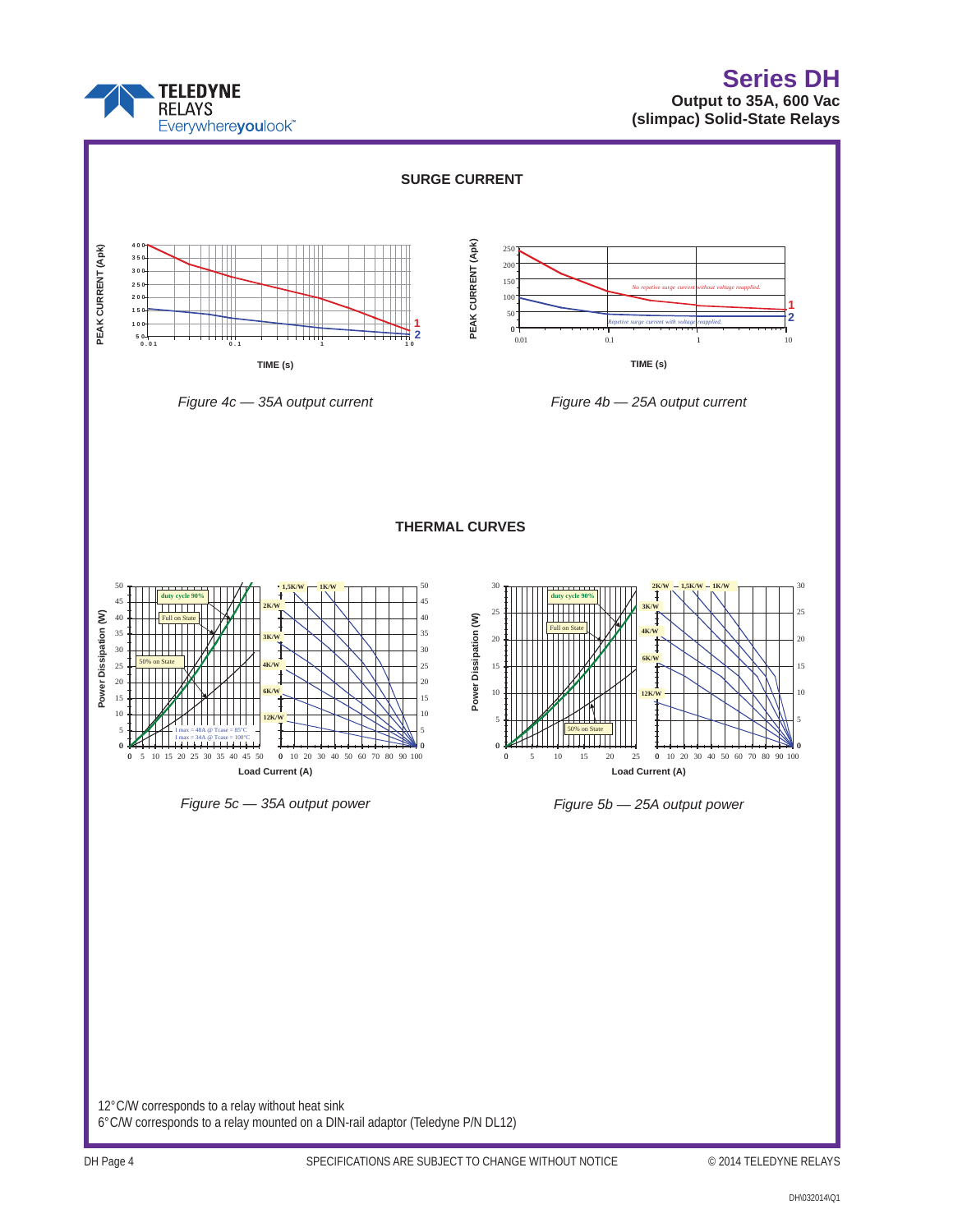## **Series DH Output to 35A, 600 Vac**

**(slimpac) Solid-State Relays**